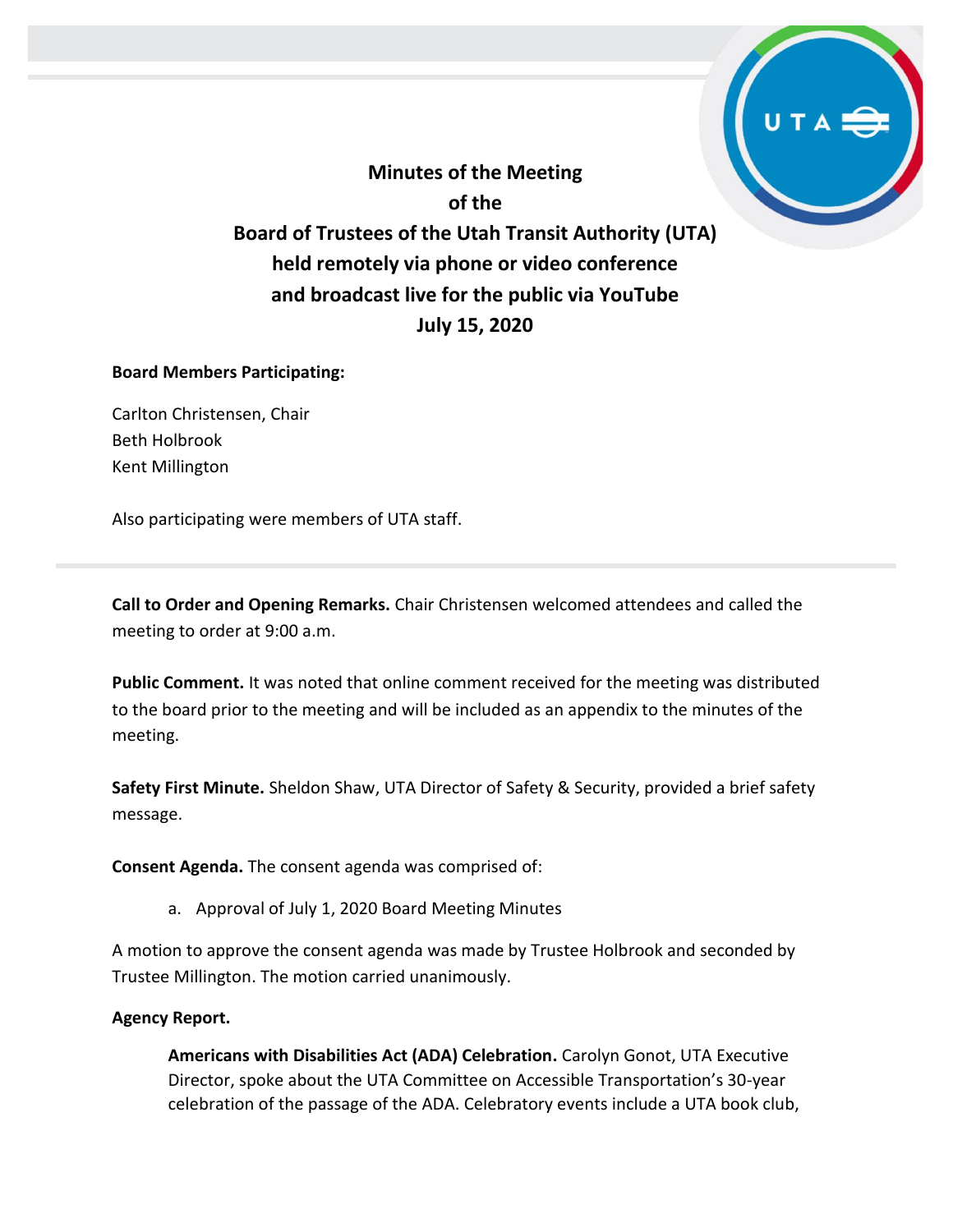virtual documentary screening, and virtual grand finale event with Rachel Simon, author of "Riding the Bus with My Sister: A True Life Journey."

### **Contracts, Disbursement, and Grants.**

**Contract: Lawncare and Landscape Services (Acer Landscape Management, LLC and The Yard Butler).** Eddy Cumins, UTA Chief Operating Officer, requested approval of contracts with Acer Landscape Management, LLC and The Yard Butler to perform lawn care and associated services. Both contracts have a base term of three years with two one-year options. Acer Landscaping Management will have responsibility for 21 properties at a cost of \$105,492.80 per year and The Yard Butler will have responsibility for 8 properties at a cost of \$15,589.50 per year.

Discussion ensued. Questions on the bidding process and property oversight were posed by the board and answered by Mr. Cumins.

A motion to approve the contracts was made by Trustee Millington and seconded by Trustee Holbrook. The motion carried unanimously.

## **Contract: Annual Supplier Agreement for Bus Mobile Data Computer Systems**

**(Broadcast Microwave Services).** Dan Harmuth, UTA IT Director, was joined by Kyle Brimley, UTA Communications & Deployment Manager. Mr. Harmuth asked for approval of the contract, which supplies mobile data computer units, screens, mounts, and cables for new buses. The contract has a base term of one year with two one-year options. The estimated not-to-exceed value of the contract for all three years is \$450,000. Mr. Harmuth indicated that the intent of the agency is to move toward a new, less costly system of mobile computing utilizing tablets within a couple of years.

Discussion ensued. Questions on flexibility in procuring parts for the new system and installation considerations for different bus models and transportation modes were posed by the board and answered by staff.

A motion to approve the contract was made by Trustee Holbrook and seconded by Trustee Millington. The motion carried unanimously.

**Grant Agreement: Federal Transit Administration FY19 Transit-Oriented Development (TOD) Planning Grant Awards for UTA Corridors at South Utah County FrontRunner and Point of the Mountain.** Mary DeLoretto, UTA Chief Service Development Officer,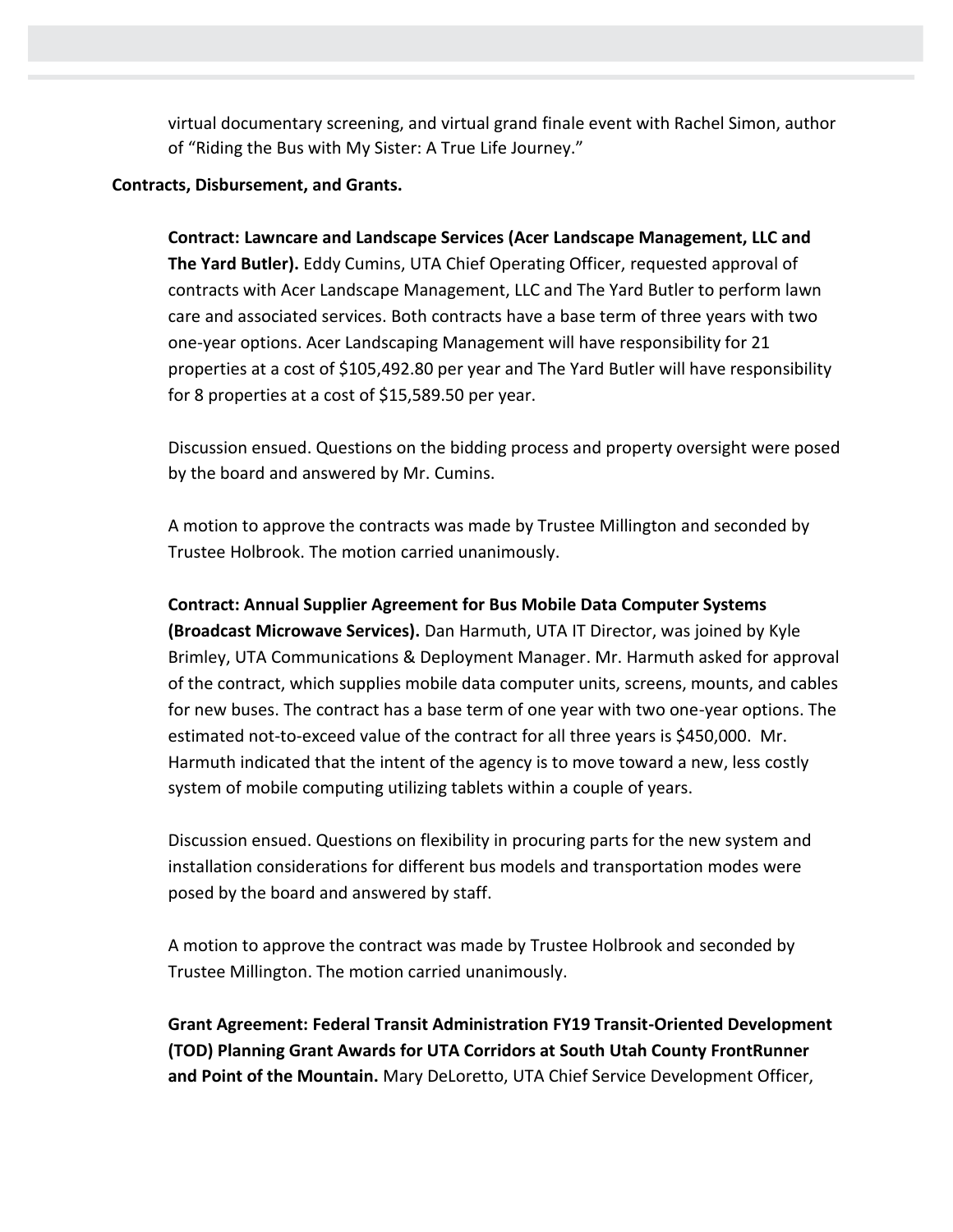described the grants, which provide funds for TOD analysis along the UTA-owned corridors from Provo to Payson and from Draper to Lehi.

A motion to accept and approve execution of the grant awards was made by Trustee Millington and seconded by Trustee Holbrook. The motion carried unanimously.

#### **Discussion Items.**

**South Salt Lake County Microtransit Pilot Quarterly Report.** Nichol Bourdeaux, UTA Chief Communications & Marketing Officer, was joined by Jaron Robertson, UTA Director of Innovative Mobility Solutions, and Shaina Quinn, UTA Researcher – Innovative Mobility Solutions. Mr. Robertson provided a quarterly report on the South Salt Lake County Microtransit Pilot, including effects of COVID-19 and ridership and performance metrics. Ms. Quinn presented projections in ridership and performance. Mr. Robertson then concluded by reviewing data on top pick up and drop off locations, mobility enhancements, customer experience metrics, and flex route performance.

Discussion ensued. Questions on how customers are accessing the service (e.g., app, phone, etc.), potential continuation of the program, expansion to the wider system, and future plans for flex route service were posed by the board and answered by staff.

**August 2020 Change Day Service Plan Overview.** Ms. DeLoretto was joined by Laura Hanson, UTA Director of Planning, and Eric Callison, UTA Manager of Service Planning. Ms. Hanson summarized the service planning objectives, successes, budget, and plans associated with the August 2020 change day. She noted the board is requesting public comment prior to its meeting on July 22, 2020.

Discussion ensued. Questions on the decision-making process for route 2X, routes with improved midday service, information posted for public comment, and timeframe for consideration of future adjustments were posed by the board and answered by staff.

Chair Christensen called for a break at 10:15 a.m.

The meeting resumed at 10:25 a.m.

**Utah Transit Authority Corridor Studies with Bus Rapid Transit Alternatives.** Ms. DeLoretto was joined by Janelle Robertson, UTA Project Manager II, and Hal Johnson, UTA Manager – Project Development & Systems Planning. Ms. DeLoretto outlined bus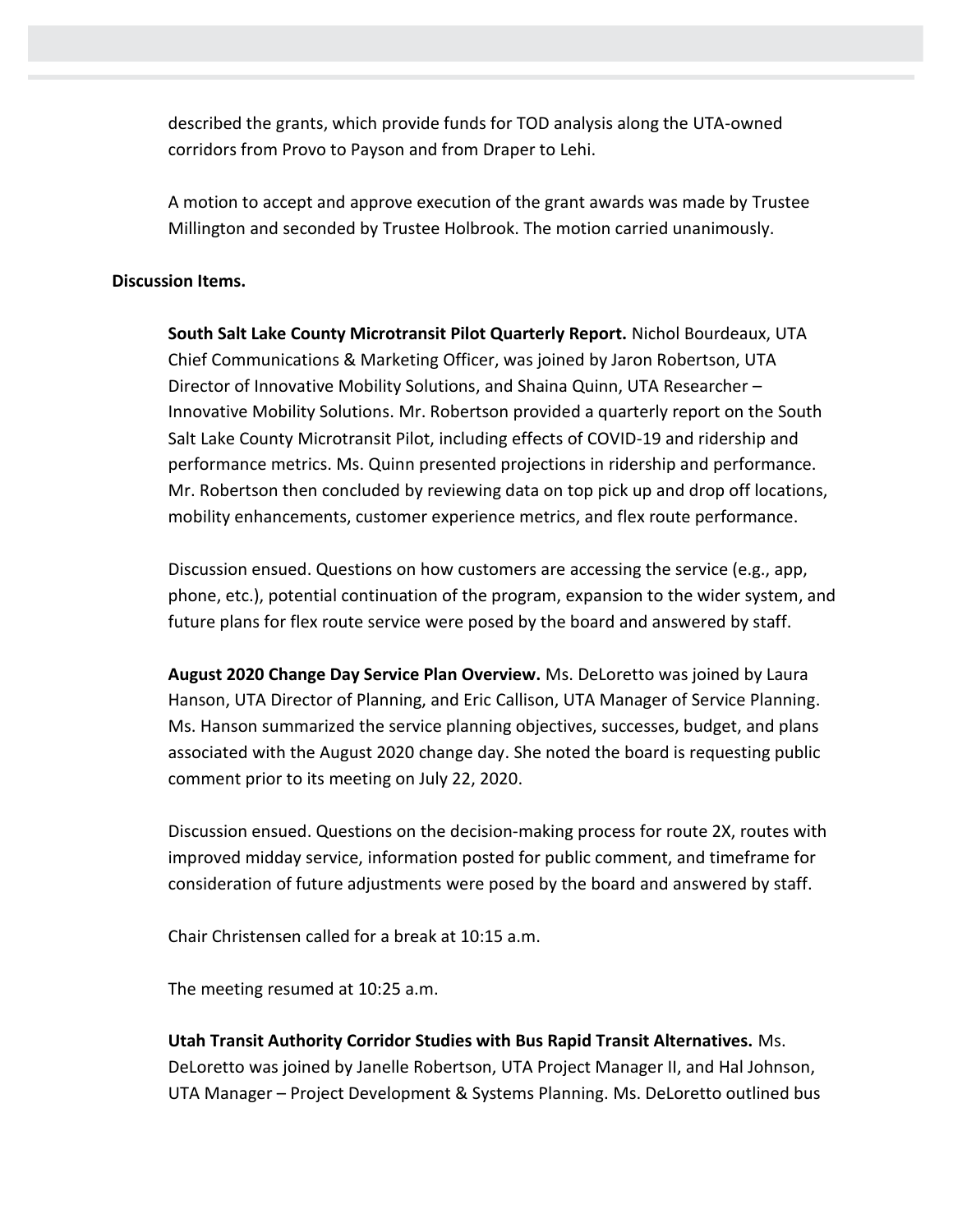rapid transit (BRT) corridors currently under consideration and their associated details. The projects and studies discussed include Ogden-Weber State University (WSU) BRT, Davis-Salt Lake Community Connector, Mid-Valley Connector, Southwest Salt Lake County Transit Study, Point of the Mountain Transit Study, Central Corridor Transit Study, and South Utah County Transit Analysis.

Discussion ensued. Questions on the funding gap for the Ogden-WSU BRT project, distribution of funds from the Rocky Mountain Power grant, inclusion of a connection to the University of Utah in the Davis-Salt Lake Community Connector project, capital commitments to the Mid-Valley Connector project, consideration of electric buses on the Mid-Valley Connector project, metropolitan planning organization process timeline for southwest Salt Lake County work, Lehi alignments in the Point of the Mountain Transit Study, UTA-owned right-of-way extending south of Lehi, and timeline for securing funding following the South Utah County Transit Analysis were posed by the board and answered by staff.

#### **Other Business.**

**Next Meeting.** The next meeting of the board will be on Wednesday, July 22, 2020 at 9:00 a.m.

**Adjournment.** The meeting was adjourned at 11:01 a.m. by motion.

Transcribed by Cathie Griffiths Executive Assistant to the Board Chair Utah Transit Authority [cgriffiths@rideuta.com](mailto:cgriffiths@rideuta.com) 801.237.1945

*This document is not intended to serve as a full transcript as additional discussion may have taken place; please refer to the meeting materials, audio, or video located at <https://www.utah.gov/pmn/sitemap/notice/616549.html> for entire content.*

*This document along with the digital recording constitute the official minutes of this meeting.*